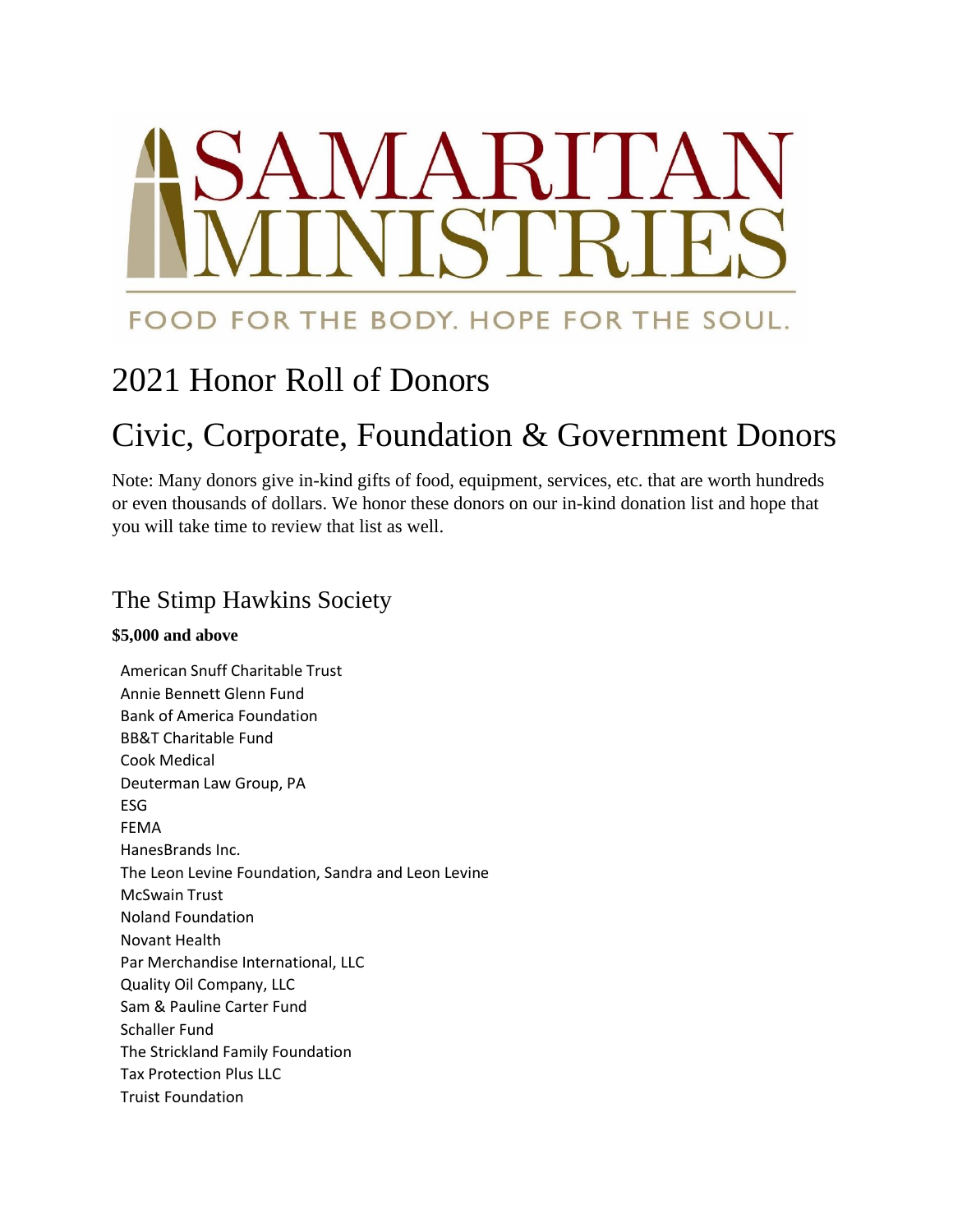Wells Fargo Community Support The Winston-Salem Foundation The Winston-Salem Foundation, MAP Endowment The Winston-Salem Foundation, Shepherding Fund Z. Smith Reynolds Foundation, Inc.

# The Good Samaritan Society

# Gold Level

#### **\$2,500-\$4,999**

Budd Group First Citizens Bank J.T. Stratford, LLC NC Super Source LLC Raytheon Technologies The Sara Smith Self Foundation Inc. Truist West & Stem Architects Womble Bond Dickinson

# The Good Samaritan Society

# Burgundy Level

#### **\$1,000-\$2,499**

AbbVie Employee Engagement Fund Capture Public Relations & Marketing Comerica Bank East Coast Wings Corp. EMS Management & Consultants Inc. Fiddle & Fig Market FMA LLC HLM Construction Co. Mast General Store Melanie Casey Fine Jewelry Nationwide Marketing Group NC Bar Foundation, on behalf of Megan Maloney, winner of the McIntyre Youth Challenge New Atlantic Contracting, Inc. New York Jewelry Phi Beta Sigma Fraternity Salem Investment Counselors, Inc. Shaun Edward Stewart Fund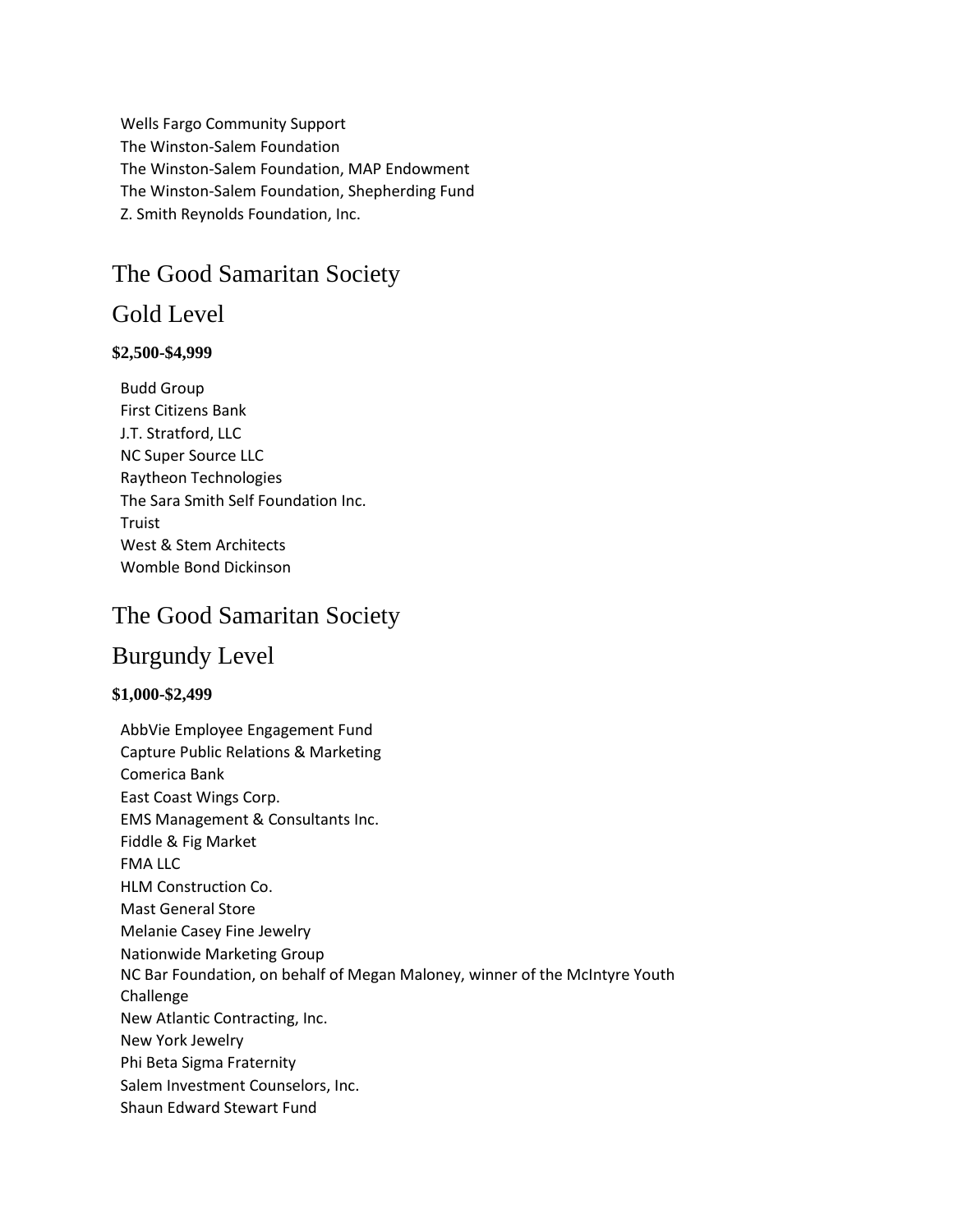Sheets Smith Wealth Management Wells Fargo Foundation Windsor Commercial

## Friends of Samaritan

#### Patrons

#### **\$500-\$999**

Aon Foundation Austin Temple & Katelyn Henderson DDS Cassia Capital Construction Practices LLC Craige Jenkins Liipfert & Walker LLP Divine Llama Vineyards LLC Duke Energy Foundation Fiddlin' Fish Brewing Co. Fourth Elm Construction, LLC Landmark Builders of the Triad Lemmons Properties LLLC Modern Automotive NTP/Premium 2000 Parsec Financial Management Inc. **ProBenefits** Reynolds American Foundation Reynolds American Inc. PAC Charitable Gift Program Robert W. Baird & Co. Inc. Sam & Pam Hooker Foundation Steen Valuation Group V.V. Cooke Foundation

### Friends of Samaritan

#### **Sustainers**

#### **\$250-\$499**

AmazonSmile Foundation Architectural Design Associates PLLC Blue Cross Blue Shield of North Carolina Brendle Financial Group, LLC Gwyn Electrical, Plumbing, Heating and Cooling, Inc. House of Health Jean Pennybacker Memorial Fund Johnson's Modern Electric Co., Inc.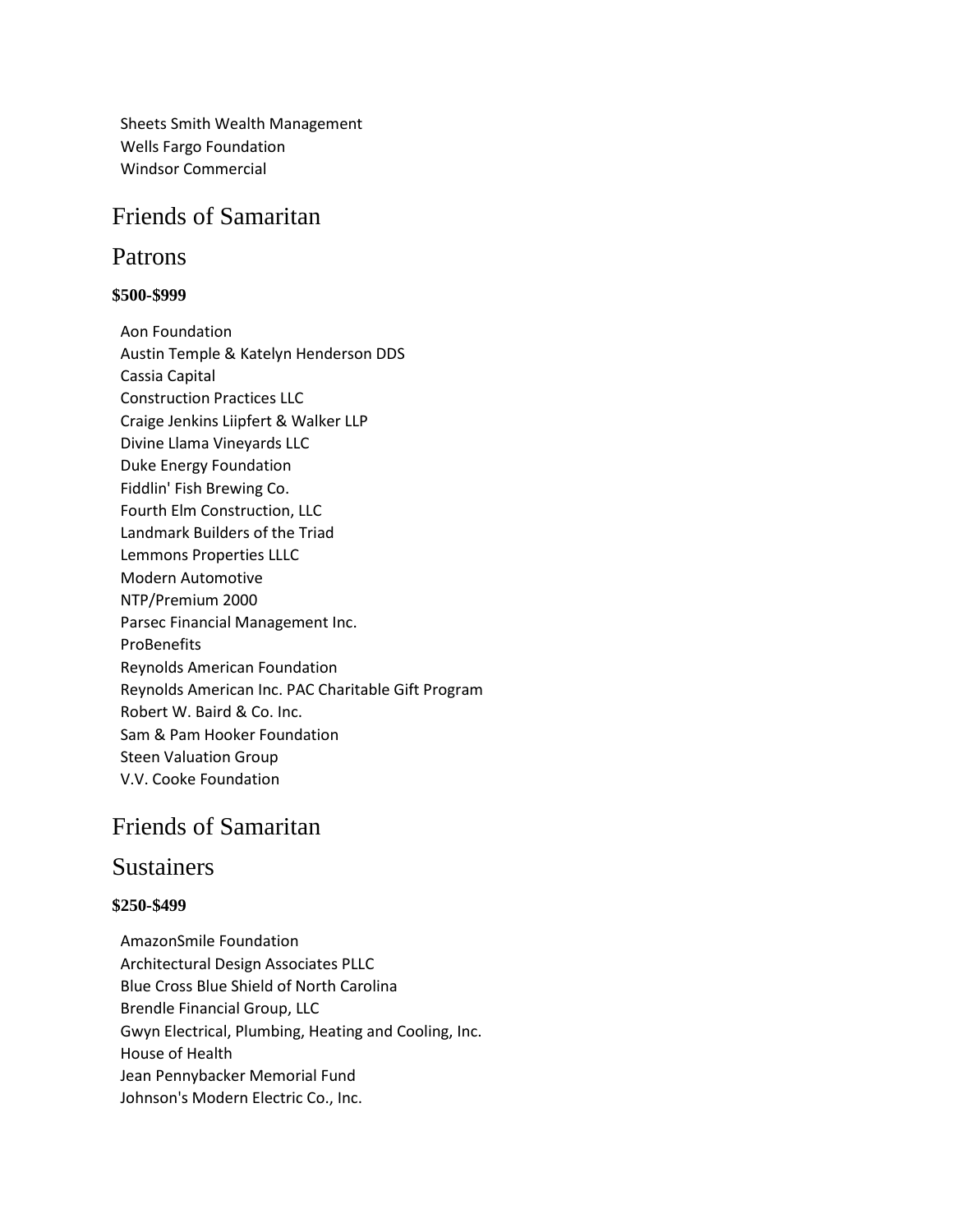Marian Inc. Novant Health CHAWI Leadership Team River Birch Lodge Security Underwriters Storr Office Environments WinMock At Kinderton, LLC

# Friends of Samaritan

# Benefactors

#### **\$100-\$249**

Baicy Communications Inc. Baker Underground Bloomday Granite & Marble Inc. Carolina Landscape, Inc. Clutch Winston-Salem LLC Doud Building Supply Inc. Glenn Hart Property I.L. Long Construction Co., Inc. Illuminating Technologies, Inc. Joe's Landscaping Jones Ford Kenan-Flagler Business School Foundation Leonard Ryden Burr Microban International Provantage Corporate Solutions, LLC Sertoma Club of Winston-Salem Sutton Brothers Service and Repair Todd H. Carter, DDS TRIADVAN @ Novant Truliant Federal Credit Union WestRock Foundation Wildfire, LLC Woman's Reading Club

# Friends of Samaritan

#### Supporters

#### **Up to \$99**

Art and Travel Advisors AT&T **Costco**